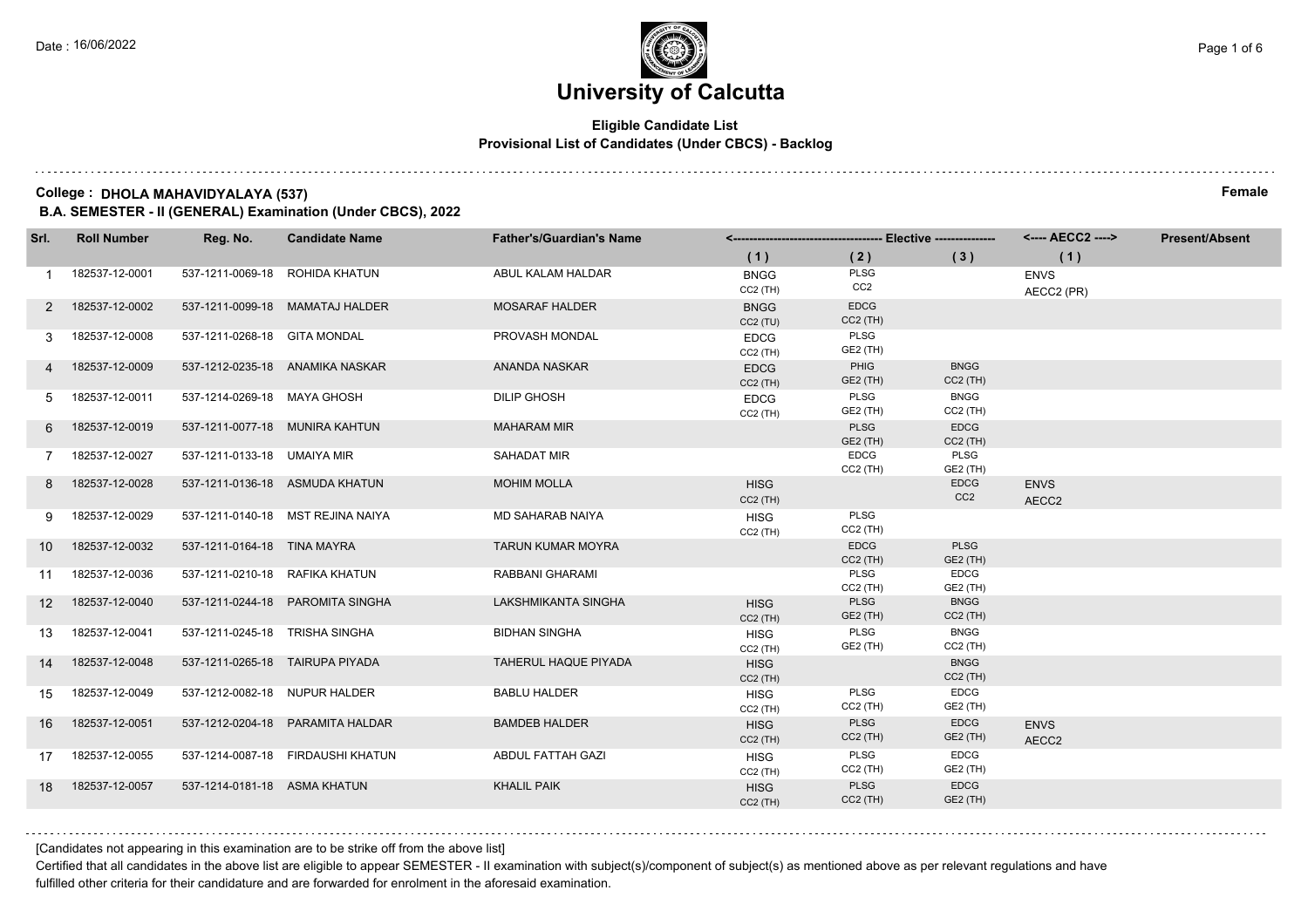## **Eligible Candidate List Provisional List of Candidates (Under CBCS) - Backlog**

### **College : DHOLA MAHAVIDYALAYA (537) Female**

**B.A. SEMESTER - II (GENERAL) Examination (Under CBCS), 2022**

| Srl. | <b>Roll Number</b> | Reg. No.                       | <b>Candidate Name</b>                   | <b>Father's/Guardian's Name</b> |                                |                                |                                |                           | <b>Present/Absent</b> |
|------|--------------------|--------------------------------|-----------------------------------------|---------------------------------|--------------------------------|--------------------------------|--------------------------------|---------------------------|-----------------------|
|      |                    |                                |                                         |                                 | (1)                            | (2)                            | (3)                            | (1)                       |                       |
| 19   | 182537-12-0063     | 537-1215-0098-18 AJMIRA KHATUN |                                         | NACHHIM ALI HALDER              | <b>HISG</b><br>$CC2$ (TH)      | PHIG<br>GE2 (TH)               | <b>EDCG</b><br>$CC2$ (TH)      |                           |                       |
| -20  | 182537-12-0071     |                                | 537-1215-0241-18 NAYEMA LASKAR          | <b>BAKIBILLAH LASKAR</b>        |                                | <b>EDCG</b><br>$CC2$ (TH)      | <b>BNGG</b><br>GE2 (TH)        |                           |                       |
| 21   | 182537-12-0072     |                                | 537-1211-0057-18 AFSANA HALDER          | <b>GIAS UDDIN HALDER</b>        | <b>PHIG</b><br>CC2             | <b>HISG</b><br>$CC2$ (TH)      |                                | <b>ENVS</b><br>AECC2      |                       |
| 22   | 182537-12-0074     |                                | 537-1211-0081-18 ESMOTARA KHATUN        | <b>SAIFUL MOLLA</b>             | <b>PHIG</b><br>CC2(TU)         |                                |                                |                           |                       |
| 23   | 182537-12-0075     |                                | 537-1211-0083-18 SANJUARA KHATUN        | SIDDIQUE SHEIKH                 |                                |                                | <b>EDCG</b><br>GE2 (TH)        |                           |                       |
| 24   | 182537-12-0076     |                                | 537-1211-0084-18 NARGIS JAHANARA PARVIN | RABIUL HAQUE MIR                | <b>PHIG</b><br>$CC2$ (TH)      | <b>HISG</b><br>$CC2$ (TH)      | <b>EDCG</b><br>GE2 (TH)        |                           |                       |
| 25   | 182537-12-0078     | 537-1211-0102-18 AJMIRA KHATUN |                                         | <b>KALAM HALDER</b>             | PHIG<br>$CC2$ (TH)             | <b>HISG</b><br>GE2 (TH)        | <b>EDCG</b><br>$CC2$ (TH)      | <b>ENVS</b><br>AECC2 (TH) |                       |
| 26   | 182537-12-0083     |                                | 537-1211-0151-18 CHHABERA MOLLA         | <b>ABUTAHER MOLLA</b>           |                                | <b>HISG</b><br>$CC2$ (TH)      |                                |                           |                       |
| 27   | 182537-12-0090     |                                | 537-1211-0170-18 MST SURIYA KHATUN      | KAJIM ALI PAIK                  |                                | <b>HISG</b><br>CC <sub>2</sub> | PLSG<br>GE2 (TH)               |                           |                       |
| 28   | 182537-12-0092     |                                | 537-1211-0189-18 WAHIDA PURKAIT         | NIJAMUDDIN PURKAIT              | <b>PHIG</b><br>CC <sub>2</sub> | <b>HISG</b><br>$CC2$ (TH)      | <b>EDCG</b><br>GE2 (TH)        | <b>ENVS</b><br>AECC2      |                       |
| 29   | 182537-12-0093     |                                | 537-1211-0197-18 NURUNNAHAR KHATUN      | SAJAHAN HALDER                  | PHIG<br>CC <sub>2</sub>        | <b>HISG</b><br>$CC2$ (TH)      |                                | <b>ENVS</b><br>AECC2      |                       |
| 30   | 182537-12-0097     |                                | 537-1211-0225-18 RUBINA PARVIN BAIDYA   | ABUL HASAN BAIDYA               | <b>PHIG</b><br>CC <sub>2</sub> |                                | <b>BNGG</b><br>CC <sub>2</sub> |                           |                       |
| 31   | 182537-12-0100     | 537-1211-0231-18 MABIYA AKTAR  |                                         | SK MONSR ALI                    | PHIG<br>CC <sub>2</sub>        | PLSG<br>CC <sub>2</sub>        | <b>BNGG</b><br>GE <sub>2</sub> |                           |                       |
| 32   | 182537-12-0104     |                                | 537-1211-0264-18 RUBAIYA PIYADA         | <b>AZAD PIYADA</b>              |                                | <b>HISG</b><br>$CC2$ (TH)      |                                |                           |                       |
| 33   | 182537-12-0105     | 537-1211-0266-18 TANIYA KHATUN |                                         | SAHAUDDIN MOLLA                 | PHIG<br>CC <sub>2</sub>        | EDCG<br>GE2 (TH)               | <b>BNGG</b><br>CC <sub>2</sub> | <b>ENVS</b><br>AECC2      |                       |
| 34   | 182537-12-0107     | 537-1212-0209-18 ASTAMI NASKAR |                                         | <b>BIRAT CH NASKAR</b>          | <b>PHIG</b><br>$CC2$ (TH)      |                                | <b>EDCG</b><br>$CC2$ (TH)      |                           |                       |
| 35   | 182537-12-0112     | 537-1214-0178-18 AJMIRA KHAN   |                                         | <b>SULTAN KHAN</b>              |                                | <b>HISG</b><br>$CC2$ (TH)      | <b>EDCG</b><br>GE2 (TH)        |                           |                       |
| 36   | 182537-12-0113     |                                | 537-1214-0251-18 SABIKUN NAHAR KHATUN   | KHAIRUL ANAM PAIK               |                                | <b>HISG</b><br>GE2 (TH)        |                                |                           |                       |

[Candidates not appearing in this examination are to be strike off from the above list]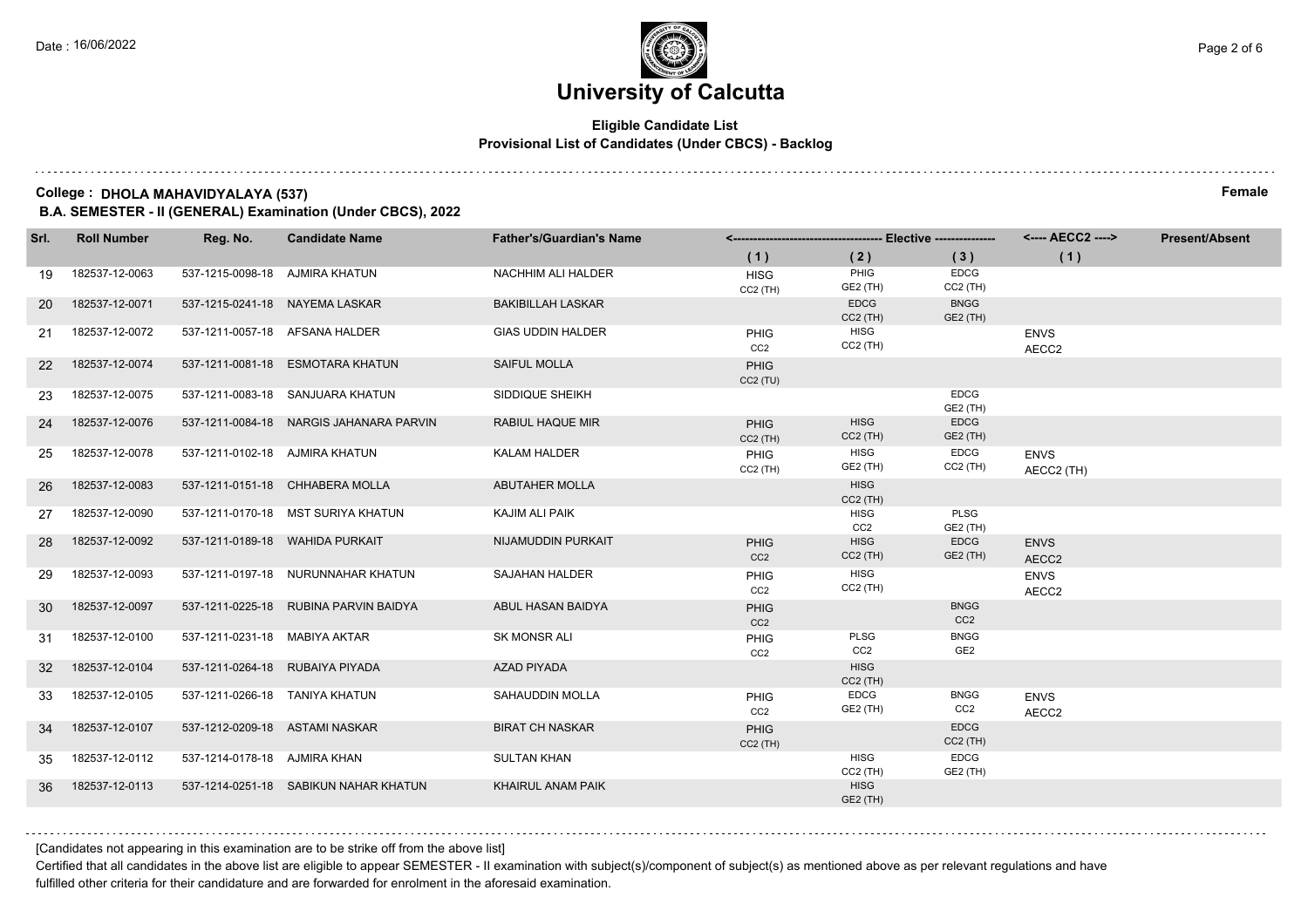## **Eligible Candidate List Provisional List of Candidates (Under CBCS) - Backlog**

### **College : DHOLA MAHAVIDYALAYA (537) Female**

**B.A. SEMESTER - II (GENERAL) Examination (Under CBCS), 2022**

| Srl. | <b>Roll Number</b> | Reg. No.                       | <b>Candidate Name</b>              | <b>Father's/Guardian's Name</b> |                                |                                |                                     | <---- AECC2 ---->         | <b>Present/Absent</b> |
|------|--------------------|--------------------------------|------------------------------------|---------------------------------|--------------------------------|--------------------------------|-------------------------------------|---------------------------|-----------------------|
|      |                    |                                |                                    |                                 | (1)                            | (2)                            | (3)                                 | (1)                       |                       |
| 37   | 182537-12-0118     | 537-1215-0094-18 SOJINA KHATUN |                                    | ABUL HASEM LASKAR               |                                |                                | <b>EDCG</b><br>CC <sub>2</sub> (TH) |                           |                       |
| 38   | 182537-12-0129     |                                | 537-1215-0174-18 RUMANA KHATUN     | <b>AZAD ALI MOLLA</b>           | <b>PHIG</b><br>$CC2$ (TH)      | <b>HISG</b><br>$CC2$ (TH)      | <b>EDCG</b><br>GE2 (TH)             |                           |                       |
| 39   | 182537-12-0132     |                                | 537-1215-0208-18 MONIRA LASKAR     | <b>FORID ALI LASKAR</b>         | <b>PHIG</b><br>CC <sub>2</sub> |                                | <b>EDCG</b><br>CC <sub>2</sub>      | <b>ENVS</b><br>AECC2      |                       |
| 40   | 182537-12-0135     |                                | 537-1211-0079-18 MST AJMIRA KHATUN | <b>MD MOSARAF GHARAMI</b>       |                                | <b>HISG</b><br>$CC2$ (TH)      | <b>EDCG</b><br><b>GE2 (TH)</b>      |                           |                       |
| 41   | 182537-12-0136     |                                | 537-1211-0172-18 RUBINA KHATUN     | ANOYAR HOSEN MOLLA              | PLSG<br>$CC2$ (TH)             | <b>HISG</b><br>$CC2$ (TH)      | <b>EDCG</b><br>GE2 (TH)             |                           |                       |
| 42   | 182537-12-0138     |                                | 537-1212-0159-18 SUCHARITA PURKAIT | <b>CITTARANJAN PURKAIT</b>      | <b>PLSG</b><br>$CC2$ (TH)      | <b>HISG</b><br>$CC2$ (TH)      | <b>EDCG</b><br>GE2 (TH)             |                           |                       |
| 43   | 182537-12-0140     | 537-1214-0127-18 NASIMA PARVIN |                                    | SAHAJEL PAIK                    | PHIG<br>$CC2$ (TH)             | <b>HISG</b><br>GE2 (TH)        | <b>EDCG</b><br>$CC2$ (TH)           |                           |                       |
| 44   | 182537-12-0145     | 537-1215-0173-18 NAIMA KHATUN  |                                    | <b>MONCHOP KAYAL</b>            | <b>PLSG</b><br>$CC2$ (TH)      | <b>HISG</b><br>$CC2$ (TH)      | <b>EDCG</b><br>GE2 (TH)             |                           |                       |
| 45   | 182537-12-0147     |                                | 537-1211-0280-18 SABANA KHATUN     | ROICH UDDIN PAIK                | PHIG<br>$CC2$ (TH)             | <b>HISG</b><br>$CC2$ (TH)      |                                     |                           |                       |
| 46   | 182537-12-0152     | 537-1211-0279-18 NAJIMA KHATUN |                                    | LT TAHAROL HOQUE LASKAR         | <b>EDCG</b><br>$CC2$ (TH)      | <b>HISG</b><br>$CC2$ (TH)      |                                     |                           |                       |
| 47   | 192537-12-0011     |                                | 537-1211-0144-19 SURAIYA KHATUN    | <b>FARUK HOSSAIN MOLLA</b>      | <b>HISG</b><br>CC <sub>2</sub> | PHIG<br>GE <sub>2</sub>        | <b>EDCG</b><br>CC <sub>2</sub>      |                           |                       |
| 48   | 192537-12-0020     |                                | 537-1211-0184-19 SANOYARA KHATUN   | <b>MAHIUDDIN LASKAR</b>         |                                | <b>BNGG</b><br>CC <sub>2</sub> |                                     | <b>ENVS</b><br>AECC2      |                       |
| 49   | 192537-12-0023     | 537-1211-0214-19 PAYEL MONDAL  |                                    | <b>BIKASH MONDAL</b>            | <b>HISG</b><br>$CC2$ (TH)      | PLSG<br>CC <sub>2</sub>        |                                     | <b>ENVS</b><br>AECC2      |                       |
| 50   | 192537-12-0033     |                                | 537-1214-0178-19 MST MONIRA KHATUN | <b>MAHIUDDIN PURKAIT</b>        | <b>HISG</b><br>CC <sub>2</sub> | PLSG<br>CC <sub>2</sub>        |                                     | <b>ENVS</b><br>AECC2      |                       |
| -51  | 192537-12-0052     |                                | 537-1211-0079-19 AJMIRA KHATUN     | <b>JAHANGIR MONDAL</b>          | PHIG<br>CC <sub>2</sub>        | <b>HISG</b><br>CC2             |                                     | <b>ENVS</b><br>AECC2 (TH) |                       |
| 52   | 192537-12-0072     |                                | 537-1211-0146-19 RAJIYA SULTANA    | RAKIB HOSSAIN MOLLA             |                                |                                |                                     | <b>ENVS</b><br>AECC2 (PR) |                       |
| 53   | 192537-12-0073     | 537-1211-0149-19 NAFISA KHATUN |                                    | SAHACHAND GAYEN                 | PHIG<br>$CC2$ (TH)             | <b>HISG</b><br>CC <sub>2</sub> |                                     | <b>ENVS</b><br>AECC2      |                       |
| 54   | 192537-12-0093     | 537-1211-0226-19 SNIGDHA NAIYA |                                    | PARITOSH NAIYA                  |                                |                                |                                     | <b>ENVS</b><br>AECC2 (PR) |                       |

[Candidates not appearing in this examination are to be strike off from the above list]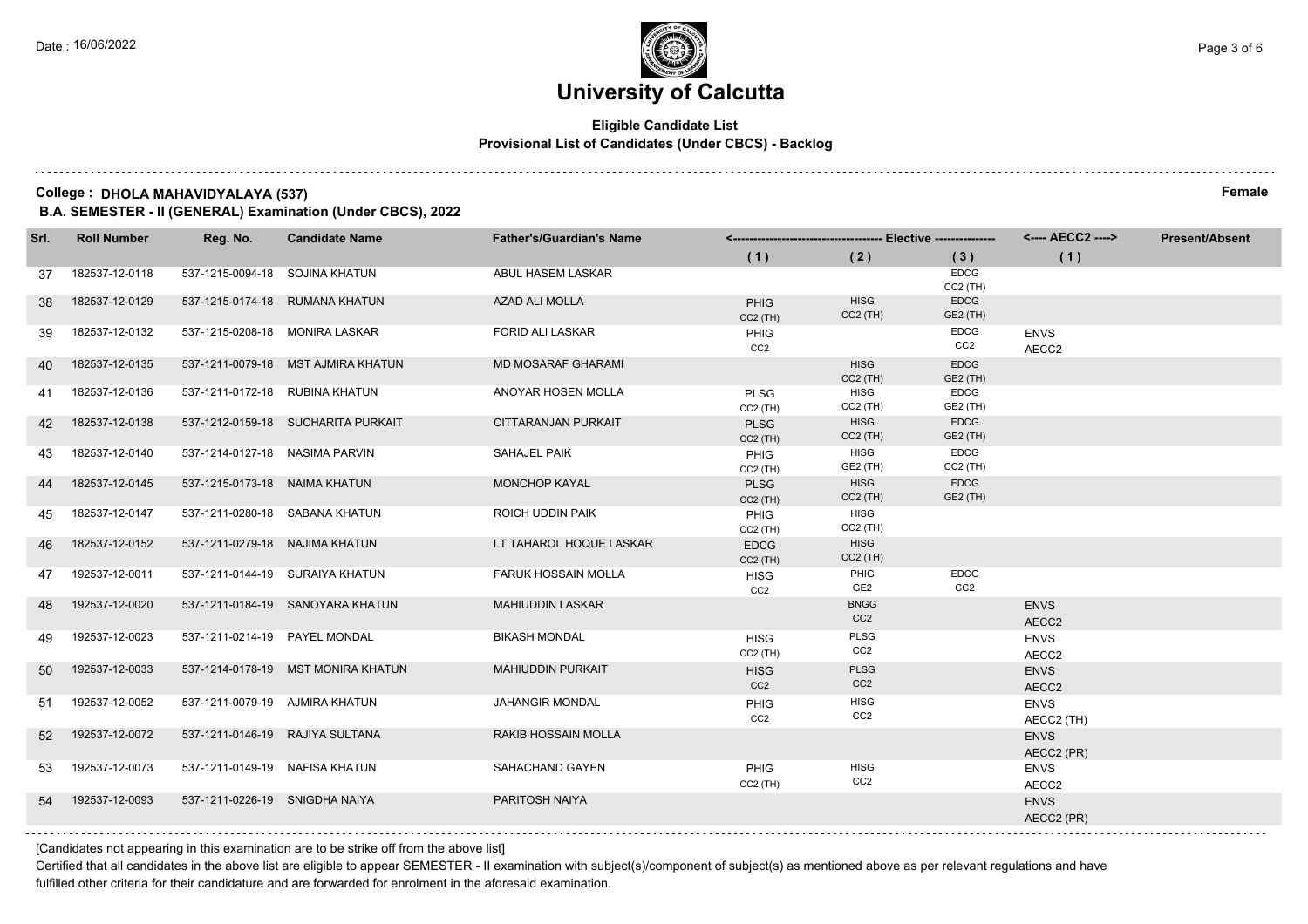## **Eligible Candidate List Provisional List of Candidates (Under CBCS) - Backlog**

### **College : DHOLA MAHAVIDYALAYA (537) Female**

**B.A. SEMESTER - II (GENERAL) Examination (Under CBCS), 2022**

| Srl. | <b>Roll Number</b> | Reg. No.                       | <b>Candidate Name</b>             | <b>Father's/Guardian's Name</b> |                                |                                | <---- AECC2 ---->       | <b>Present/Absent</b> |  |
|------|--------------------|--------------------------------|-----------------------------------|---------------------------------|--------------------------------|--------------------------------|-------------------------|-----------------------|--|
|      |                    |                                |                                   |                                 | (1)                            | (2)                            | (3)                     | (1)                   |  |
| 55   | 202537-12-0025     | 537-1211-0111-20 NAJIRA KHATUN |                                   | ABDULBARI LASKAR                | <b>HISG</b>                    | <b>PLSG</b><br>CC <sub>2</sub> | <b>EDCG</b><br>GE2      |                       |  |
|      |                    |                                |                                   |                                 | CC <sub>2</sub>                |                                |                         |                       |  |
| 56   | 202537-12-0041     | 537-1211-0144-20 MONIRA SHEIKH |                                   | <b>AKRAM SHEIKH</b>             | <b>BNGG</b><br>CC <sub>2</sub> | <b>HISG</b><br>CC <sub>2</sub> | PHIG<br>GE <sub>2</sub> |                       |  |
| 57   | 202537-12-0042     |                                | 537-1211-0147-20 FORJANA KHATUN   | <b>FOYJUL SHAH</b>              | <b>EDCG</b>                    | <b>PLSG</b>                    | PHIG                    |                       |  |
|      |                    |                                |                                   |                                 | CC <sub>2</sub>                | CC <sub>2</sub>                | GE2                     |                       |  |
| -58  | 202537-12-0044     | 537-1211-0152-20 SAFIA KHATUN  |                                   | SAIFUL HALDER                   | <b>PHIG</b>                    | <b>HISG</b>                    | <b>EDCG</b>             |                       |  |
|      |                    |                                |                                   |                                 | $CC2$ (TH)                     | CC <sub>2</sub>                | GE2 (TH)                |                       |  |
| 59   | 202537-12-0045     |                                | 537-1211-0155-20 SURAIYA KHATUN   | <b>SAROYAR PURKAIT</b>          |                                |                                | PHIG                    |                       |  |
|      |                    |                                |                                   |                                 |                                |                                | GE2 (TH)                |                       |  |
| 60   | 202537-12-0066     |                                | 537-1211-0199-20 KHADIJA HALDER   | <b>SIRAJUL HALDER</b>           | <b>EDCG</b>                    | <b>PLSG</b>                    | PHIG                    |                       |  |
|      |                    |                                |                                   |                                 | CC <sub>2</sub>                | CC <sub>2</sub>                | GE2 (TH)                |                       |  |
| 61   | 202537-12-0068     |                                | 537-1211-0202-20 KHUSHIDA KHATUN  | ATIAR RAHAMAN LASKAR            | <b>HISG</b>                    | <b>PLSG</b>                    | <b>EDCG</b>             |                       |  |
|      |                    |                                |                                   |                                 | CC <sub>2</sub>                | CC <sub>2</sub>                | GE2                     |                       |  |
| 62   | 202537-12-0071     |                                | 537-1211-0205-20 SUMAIYA LASKAR   | NAIM ALI LASKAR                 | <b>PHIG</b>                    | <b>HISG</b>                    |                         |                       |  |
|      |                    |                                |                                   |                                 | $CC2$ (TH)                     | CC <sub>2</sub>                |                         |                       |  |
| 63   | 202537-12-0077     |                                | 537-1211-0218-20 HABIBA SULTANA   | SAFIULLA LASKAR                 | <b>PHIG</b>                    | <b>HISG</b>                    | <b>EDCG</b>             |                       |  |
|      |                    |                                |                                   |                                 | CC <sub>2</sub>                | CC <sub>2</sub>                | GE2                     |                       |  |
| 64   | 202537-12-0090     |                                | 537-1212-0223-20 MOUMITA HALDER   | AKHIL HALDER                    |                                |                                | PHIG                    |                       |  |
|      |                    |                                |                                   |                                 |                                |                                | GE2 (TH)                |                       |  |
| 65   | 202537-12-0104     |                                | 537-1215-0102-20 NURMOHINA KHATUN | <b>MOJAFFAR HALDER</b>          | <b>HISG</b>                    | <b>PLSG</b>                    | <b>EDCG</b>             |                       |  |
|      |                    |                                |                                   |                                 | CC <sub>2</sub>                | CC <sub>2</sub>                | GE2                     |                       |  |
| 66   | 202537-12-0108     | 537-1215-0153-20 NARGIS KHATUN |                                   | <b>NAJIR HALDER</b>             | <b>PHIG</b>                    | <b>HISG</b>                    | <b>EDCG</b>             |                       |  |
|      |                    |                                |                                   |                                 | $CC2$ (TH)                     | CC <sub>2</sub>                | GE2 (TH)                |                       |  |

[Candidates not appearing in this examination are to be strike off from the above list]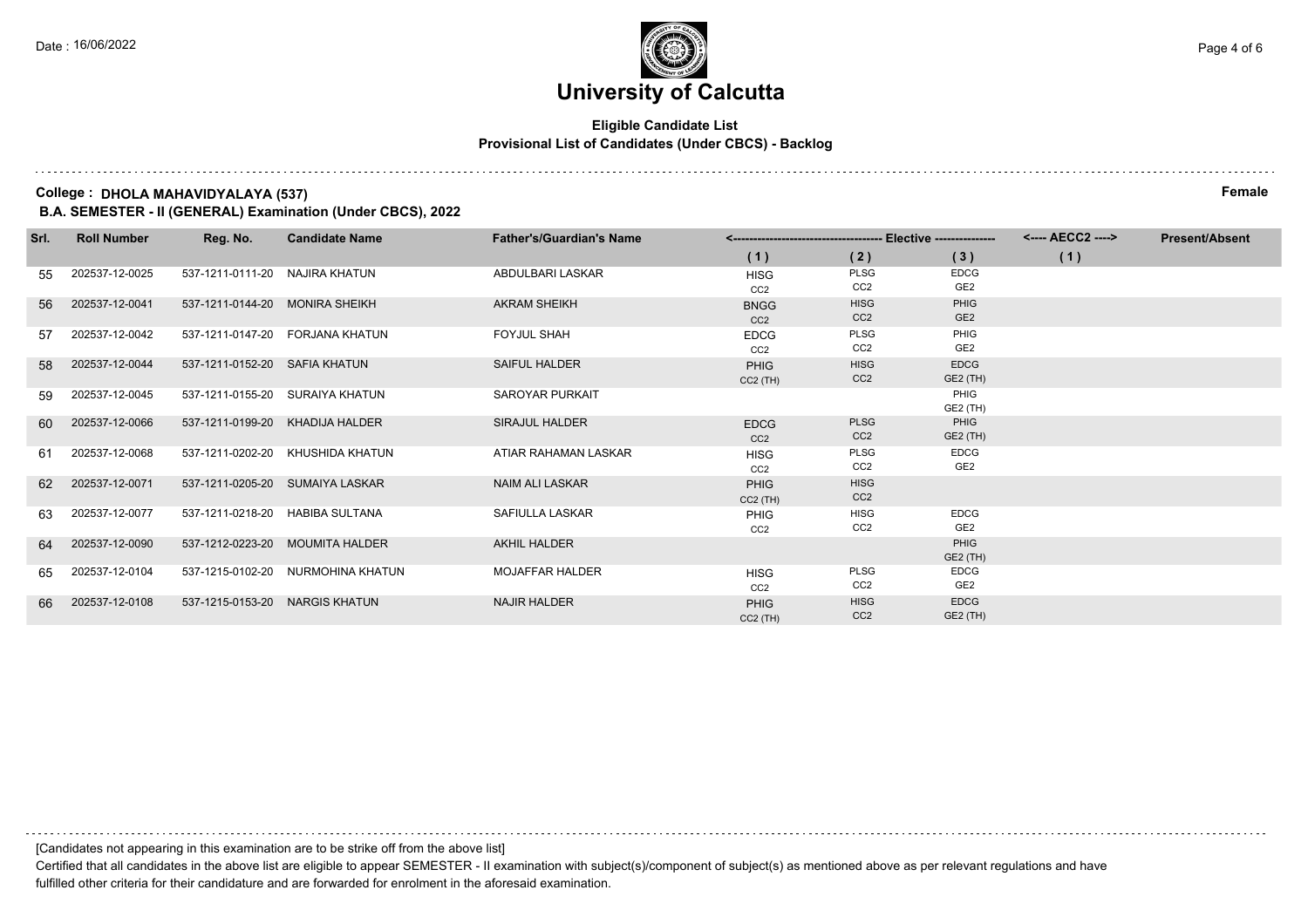## **Eligible Candidate List Provisional List of Candidates (Under CBCS) - Backlog**

### **College : DHOLA MAHAVIDYALAYA (537) Male**

**B.A. SEMESTER - II (GENERAL) Examination (Under CBCS), 2022**

| Srl.            | <b>Roll Number</b> | Reg. No.                         | <b>Candidate Name</b>                    | <b>Father's/Guardian's Name</b> |                                     |                                |                                |                           | <b>Present/Absent</b> |
|-----------------|--------------------|----------------------------------|------------------------------------------|---------------------------------|-------------------------------------|--------------------------------|--------------------------------|---------------------------|-----------------------|
|                 |                    |                                  |                                          |                                 | (1)                                 | (2)                            | (3)                            | (1)                       |                       |
|                 | 182537-22-0003     |                                  | 537-1111-0119-18 ABDUL WAHID HALDER      | ABDUL OAHAB HALDER              | <b>EDCG</b><br>CC2 (TH)             | <b>HISG</b><br>GE2 (TH)        |                                |                           |                       |
| 2               | 182537-22-0008     | 537-1112-0120-18 SIBNATH PAIK    |                                          | PANCHU GOPAL PAIK               | <b>EDCG</b><br>$CC2$ (TH)           | <b>HISG</b><br>$CC2$ (TH)      | <b>PLSG</b><br>GE2 (TH)        |                           |                       |
| 3               | 182537-22-0011     |                                  | 537-1112-0255-18 NISHIKANTA NASKAR       | ANANDA NASKAR                   | <b>EDCG</b><br>CC2 (TH)             | <b>HISG</b><br>CC <sub>2</sub> | <b>BNGG</b><br>GE <sub>2</sub> |                           |                       |
| 4               | 182537-22-0019     |                                  | 537-1111-0122-18 ABDUL KADER MOLLA       | <b>MOHASIN MOLLA</b>            | <b>HISG</b><br>CC <sub>2</sub> (TU) | <b>EDCG</b><br>GE2 (TH)        | PHIG<br>$CC2$ (TH)             |                           |                       |
| 5               | 182537-22-0021     |                                  | 537-1111-0146-18 MD MOTIUR RAHAMAN KHAN  | <b>GIYAS UDDIN KHAN</b>         | <b>HISG</b><br>CC <sub>2</sub>      | PHIG<br>GE2 (TH)               | <b>PLSG</b><br>CC <sub>2</sub> | <b>ENVS</b><br>AECC2 (PR) |                       |
| 6               | 182537-22-0022     |                                  | 537-1111-0155-18 MD SAHARUKH HOSSEN KHAN | ABDUL MANNAN KHAN               | <b>HISG</b><br>CC <sub>2</sub>      | PHIG<br>CC <sub>2</sub>        | <b>EDCG</b><br>GE <sub>2</sub> | <b>ENVS</b><br>AECC2      |                       |
|                 | 182537-22-0023     |                                  | 537-1111-0156-18 HASANURZZAMAN KHAN      | <b>HANNAN KHAN</b>              | <b>HISG</b><br>$CC2$ (TH)           | PHIG<br>CC <sub>2</sub>        |                                | <b>ENVS</b><br>AECC2      |                       |
| 8               | 182537-22-0030     | 537-1111-0274-18 RAKI BAJKHAN    |                                          | JAGANNATH BAJKHAN               |                                     | <b>PLSG</b><br>$CC2$ (TH)      | <b>BNGG</b><br>GE2 (TH)        |                           |                       |
| 9               | 182537-22-0034     |                                  | 537-1113-0060-18 SRIKANTA SARDAR         | <b>TAPAN KUMAR SARDAR</b>       | <b>HISG</b><br>$CC2$ (TH)           | PHIG<br>CC <sub>2</sub>        |                                | <b>ENVS</b><br>AECC2      |                       |
| 10              | 182537-22-0037     |                                  | 537-1115-0070-18 RUHUL AMIN BAIDYA       | RAHAMATULLA BAIDYA              |                                     |                                | <b>EDCG</b><br><b>GE2 (TH)</b> |                           |                       |
| 11              | 182537-22-0039     |                                  | 537-1115-0132-18 TOUSIF JAMAL LASKAR     | ABU TALHA LASKAR                | <b>HISG</b><br>CC2 (TH)             | <b>PLSG</b><br>GE2 (TH)        | <b>EDCG</b><br>$CC2$ (TH)      |                           |                       |
| 12 <sup>2</sup> | 182537-22-0042     |                                  | 537-1115-0232-18 MD NIJAM UDDIN MOLLA    | SOFI ALOM MOLLA                 | <b>HISG</b><br>GE <sub>2</sub>      | <b>PLSG</b><br>CC <sub>2</sub> | <b>EDCG</b><br>CC2             | <b>ENVS</b><br>AECC2 (PR) |                       |
| 13              | 182537-22-0043     |                                  | 537-1115-0237-18 MD NURUJJAMAN MOLLA     | ABDUL KHALEQUE MOLLA            | <b>HISG</b><br>CC <sub>2</sub>      | <b>PLSG</b><br>GE <sub>2</sub> | <b>BNGG</b><br>$CC2$ (TH)      |                           |                       |
| 14              | 182537-22-0046     | 537-1111-0075-18 IYASIN ALI SAHA |                                          | SAIYAB SAHA                     | <b>PHIG</b><br>$CC2$ (TH)           | <b>HISG</b><br>$CC2$ (TH)      | <b>EDCG</b><br>GE2 (TH)        | <b>ENVS</b><br>AECC2      |                       |
| 15              | 182537-22-0048     |                                  | 537-1111-0086-18 SORFORAJ KHAN           | <b>BAGBUL ISLAM KHAN</b>        | PHIG<br>CC <sub>2</sub>             | <b>HISG</b><br>$CC2$ (TH)      |                                | <b>ENVS</b><br>AECC2 (PR) |                       |
| 16              | 182537-22-0049     |                                  | 537-1111-0091-18 MONJUR ALOM PAIK        | AMIN ALI PAIK                   | <b>PHIG</b><br>GE2 (TH)             | <b>HISG</b><br>$CC2$ (TH)      | <b>EDCG</b><br>$CC2$ (TH)      |                           |                       |
| 17              | 182537-22-0051     | 537-1111-0101-18 RIJU MONDAL     |                                          | <b>UTTAM MONDAL</b>             | PHIG<br>$CC2$ (TH)                  | <b>HISG</b><br>$CC2$ (TH)      |                                |                           |                       |
| 18              | 182537-22-0052     |                                  | 537-1111-0114-18 MD RAKIB HOSSAIN HALDAR | LATE OHABALI HALDAR             | <b>PHIG</b><br>CC <sub>2</sub>      | <b>HISG</b><br>CC <sub>2</sub> | <b>PLSG</b><br>GE <sub>2</sub> | <b>ENVS</b><br>AECC2 (TH) |                       |

[Candidates not appearing in this examination are to be strike off from the above list]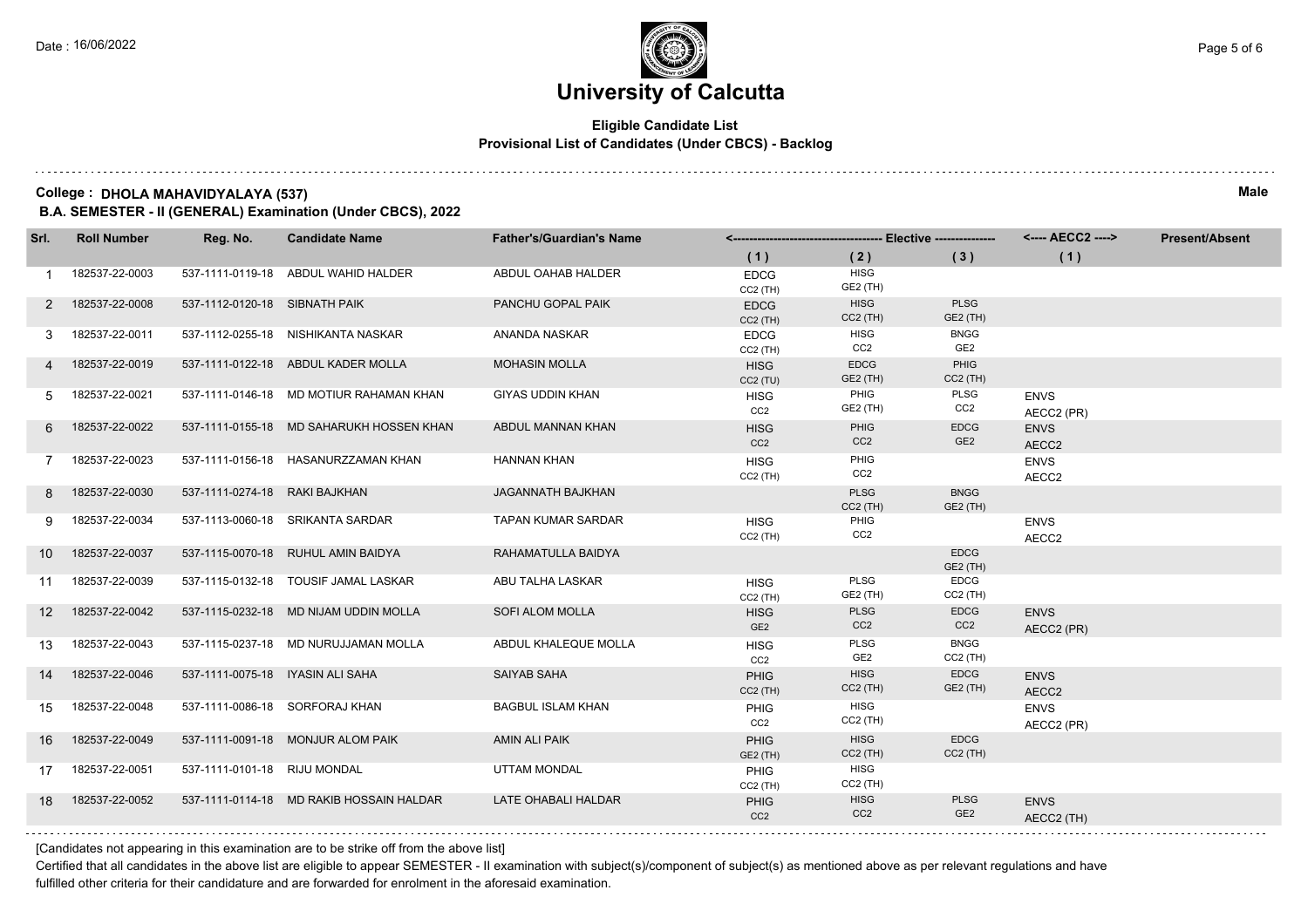## **Eligible Candidate List Provisional List of Candidates (Under CBCS) - Backlog**

### **College : DHOLA MAHAVIDYALAYA (537) Male**

**B.A. SEMESTER - II (GENERAL) Examination (Under CBCS), 2022**

| Srl.      | <b>Roll Number</b> | Reg. No.                       | <b>Candidate Name</b>                  | <b>Father's/Guardian's Name</b> |                                |                                |                                |                           | <b>Present/Absent</b> |
|-----------|--------------------|--------------------------------|----------------------------------------|---------------------------------|--------------------------------|--------------------------------|--------------------------------|---------------------------|-----------------------|
|           |                    |                                |                                        |                                 | (1)                            | (2)                            | (3)                            | (1)                       |                       |
| 19        | 182537-22-0058     |                                | 537-1111-0234-18 ASADULLA HALDER       | NURUL HOQUE HALDER              | PHIG<br>$CC2$ (TH)             |                                | <b>BNGG</b><br>$CC2$ (TH)      |                           |                       |
| <b>20</b> | 182537-22-0065     |                                | 537-1114-0177-18 ABDUL GAFFAR KHAN     | ABUBAKKAR KHAN                  | PHIG<br>$CC2$ (TH)             | <b>HISG</b><br>$CC2$ (TH)      | <b>EDCG</b><br>GE2 (TH)        | <b>ENVS</b><br>AECC2 (TH) |                       |
| 21        | 182537-22-0066     | 537-1115-0138-18 HAFIJUL KAYAL |                                        | ALAMSAFI KAYAL                  | PHIG<br>$CC2$ (TH)             | <b>HISG</b><br>$CC2$ (TH)      | <b>EDCG</b><br>GE2 (TH)        | <b>ENVS</b><br>AECC2 (TH) |                       |
| <b>22</b> | 182537-22-0078     |                                | 537-1111-0088-18 ALTAF HOSSAIN LASKAR  | <b>BARJAHAN LASKAR</b>          | PHIG<br>CC <sub>2</sub>        | <b>HISG</b><br>CC <sub>2</sub> | <b>EDCG</b><br>GE <sub>2</sub> | <b>ENVS</b><br>AECC2 (PR) |                       |
| 23        | 192537-22-0003     |                                | 537-1111-0248-19 KHALID HOSSAIN GAYEN  | <b>GOLAM HOSSAIN GAYEN</b>      | <b>GEOG</b><br>CC <sub>2</sub> | <b>HISG</b><br>CC <sub>2</sub> | <b>EDCG</b><br>GE <sub>2</sub> |                           |                       |
| 24        | 192537-22-0006     | 537-1111-0084-19 RUBAID PAIK   |                                        | <b>SAHAJAMAL PAIK</b>           |                                | <b>PLSG</b><br>$CC2$ (TH)      |                                | <b>ENVS</b><br>AECC2 (PR) |                       |
| 25        | 192537-22-0009     | 537-1111-0141-19 SAIDUL HALDER |                                        | <b>NASIR HALDER</b>             | <b>HISG</b><br>CC <sub>2</sub> | PLSG<br>CC <sub>2</sub>        |                                | <b>ENVS</b><br>AECC2 (TH) |                       |
| 26        | 192537-22-0018     | 537-1111-0241-19 SANOWAR PIADA |                                        | <b>MUCHA PIADA</b>              | <b>HISG</b><br>CC2(TU)         |                                |                                |                           |                       |
| 27        | 192537-22-0023     | 537-1111-0283-19 RAIHAN MOLLA  |                                        | <b>MOMIN MOLLA</b>              |                                |                                |                                | <b>ENVS</b><br>AECC2 (TH) |                       |
| 28        | 192537-22-0034     |                                | 537-1115-0130-19 NAJMUR HOSSAIN HALDAR | ABDUS SATTAR HALDAR             |                                | <b>PLSG</b><br>$CC2$ (TU)      |                                |                           |                       |
| 29        | 192537-22-0049     |                                | 537-1111-0153-19 RAJID HOSSAIN PIYADA  | <b>FAIJUL PIYADA</b>            |                                |                                |                                | <b>ENVS</b><br>AECC2      |                       |
| 30        | 192537-22-0057     |                                | 537-1111-0239-19 AZHARUDDIN SARDAR     | <b>MAJIT SARDAR</b>             | PHIG<br>CC <sub>2</sub>        | <b>HISG</b><br>CC <sub>2</sub> |                                | <b>ENVS</b><br>AECC2      |                       |
| 31        | 202537-22-0026     |                                | 537-1111-0163-20 MOJAHIDUL SHEKH       | SAHIDULLA SHEKH                 | PHIG<br>CC <sub>2</sub>        |                                |                                |                           |                       |
| 32        | 202537-22-0033     | 537-1111-0200-20 NASIM PAIK    |                                        | <b>MAFUL PAIK</b>               | PHIG<br>$CC2$ (TH)             | <b>HISG</b><br>CC <sub>2</sub> | <b>EDCG</b><br>GE <sub>2</sub> |                           |                       |
| 33        | 202537-22-0034     | 537-1111-0207-20 ATIBUL GAYEN  |                                        | <b>ASMATULLA GAYEN</b>          | PHIG<br>CC <sub>2</sub>        |                                |                                |                           |                       |
| 34        | 202537-22-0059     |                                | 537-1115-0177-20 RAMIJ RAJA HALDER     | RAMJAN ALI HALDER               |                                | <b>HISG</b><br><b>GE2 (TH)</b> |                                |                           |                       |
| 35        | 202537-22-0064     | 537-1112-0240-20 SHOVAN GAYEN  |                                        | <b>MOHAN CHANDRA GAYEN</b>      |                                | PLSG<br>$CC2$ (TU)             |                                |                           |                       |

[Candidates not appearing in this examination are to be strike off from the above list]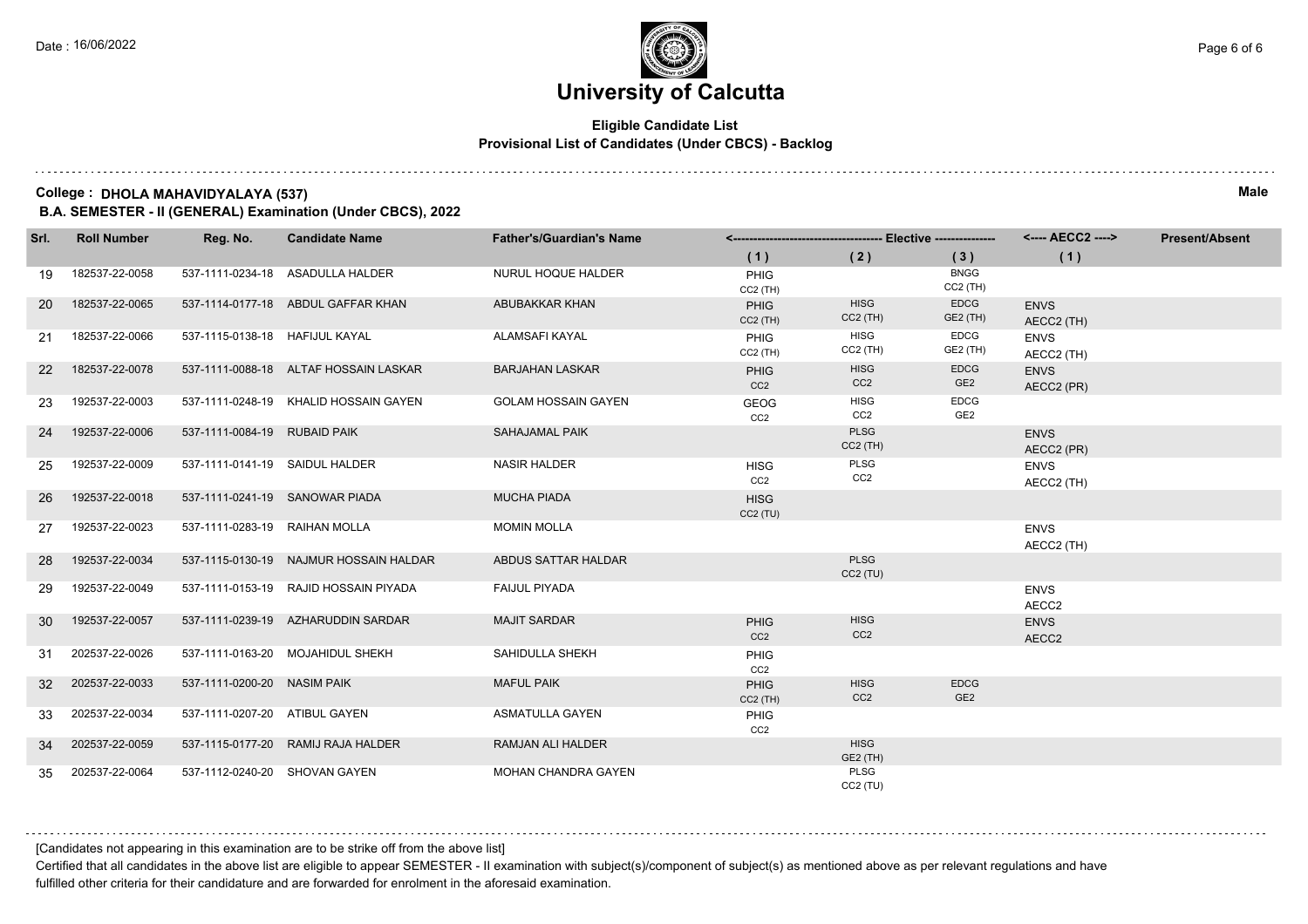## **Eligible Candidate List Provisional List of Candidates (Under CBCS) - Backlog**

**College : DHOLA MAHAVIDYALAYA (537) Female**

**B.A. SEMESTER - II (HONOURS) Examination (Under CBCS), 2022**

| Srl. | <b>Roll Number</b> | Reg. No.                        | <b>Candidate Name</b>               | <b>Father's/Guardian's Name</b> |                                   |                         |                                | <---- AECC2 ---->         | <b>Present/Absent</b> |
|------|--------------------|---------------------------------|-------------------------------------|---------------------------------|-----------------------------------|-------------------------|--------------------------------|---------------------------|-----------------------|
|      |                    |                                 |                                     |                                 | (1)                               | (2)                     | (3)                            | (1)                       |                       |
|      | 182537-11-0005     | 537-1211-0034-18                | REJINA KHATUN                       | <b>ABDIN GAZI</b>               | <b>BNGA</b><br>$CC3$ (TH)         |                         |                                |                           |                       |
| 2    | 182537-11-0014     |                                 | 537-1215-0005-18 SAHABANU KHATUN    | <b>MD SAHAMEL SARDAR</b>        |                                   | <b>EDCG</b><br>GE2 (TH) |                                | <b>ENVS</b><br>AECC2 (PR) |                       |
| 3    | 182537-11-0019     |                                 | 537-1215-0028-18 JASMINA KHATUN     | <b>JAHANGIR MOLLA</b>           | <b>BNGA</b><br>$CC3$ (TH)         |                         |                                |                           |                       |
| 4    | 182537-11-0034     | 537-1212-0011-18 BISAKHA HALDER |                                     | <b>KHOKAN HALDER</b>            | <b>HISA</b><br>CC3 (TH), CC4 (TH) | <b>EDCG</b><br>GE2 (TH) |                                |                           |                       |
| 5.   | 192537-11-0010     |                                 | 537-1212-0039-19 SHUCHISMITA SARDAR | <b>KRIPAMAY SARDAR</b>          | PHIG<br>GE <sub>2</sub>           |                         |                                | <b>ENVS</b><br>AECC2 (TH) |                       |
| 6    | 192537-11-0018     |                                 | 537-1215-0022-19 KASHMIRA KHATUN    | NURNABI JAMADER                 |                                   | PHIG<br>GE <sub>2</sub> |                                |                           |                       |
|      | 192537-11-0029     |                                 | 537-1215-0074-19 NAJMUNNISA KHATUN  | <b>GIASUDDIN MOLLA</b>          | <b>ENGA</b><br>CC3, CC4           |                         |                                | <b>ENVS</b><br>AECC2      |                       |
| 8    | 202537-11-0016     | 537-1211-0036-20 AJMIRA KHATUN  |                                     | <b>AMANULLAH GAZI</b>           | <b>HISA</b><br>CC3, CC4           |                         |                                |                           |                       |
| 9    | 202537-11-0042     | 537-1215-0013-20 ROJIFA KHATUN  |                                     | SAHADOT HALDER                  |                                   |                         | <b>EDCG</b><br>GE <sub>2</sub> |                           |                       |
| 10   | 202537-11-0045     |                                 | 537-1215-0038-20 SAMUDA KHATUN      | <b>KHAYRUL LASKAR</b>           |                                   | PHIG<br>GE <sub>2</sub> |                                |                           |                       |

[Candidates not appearing in this examination are to be strike off from the above list]